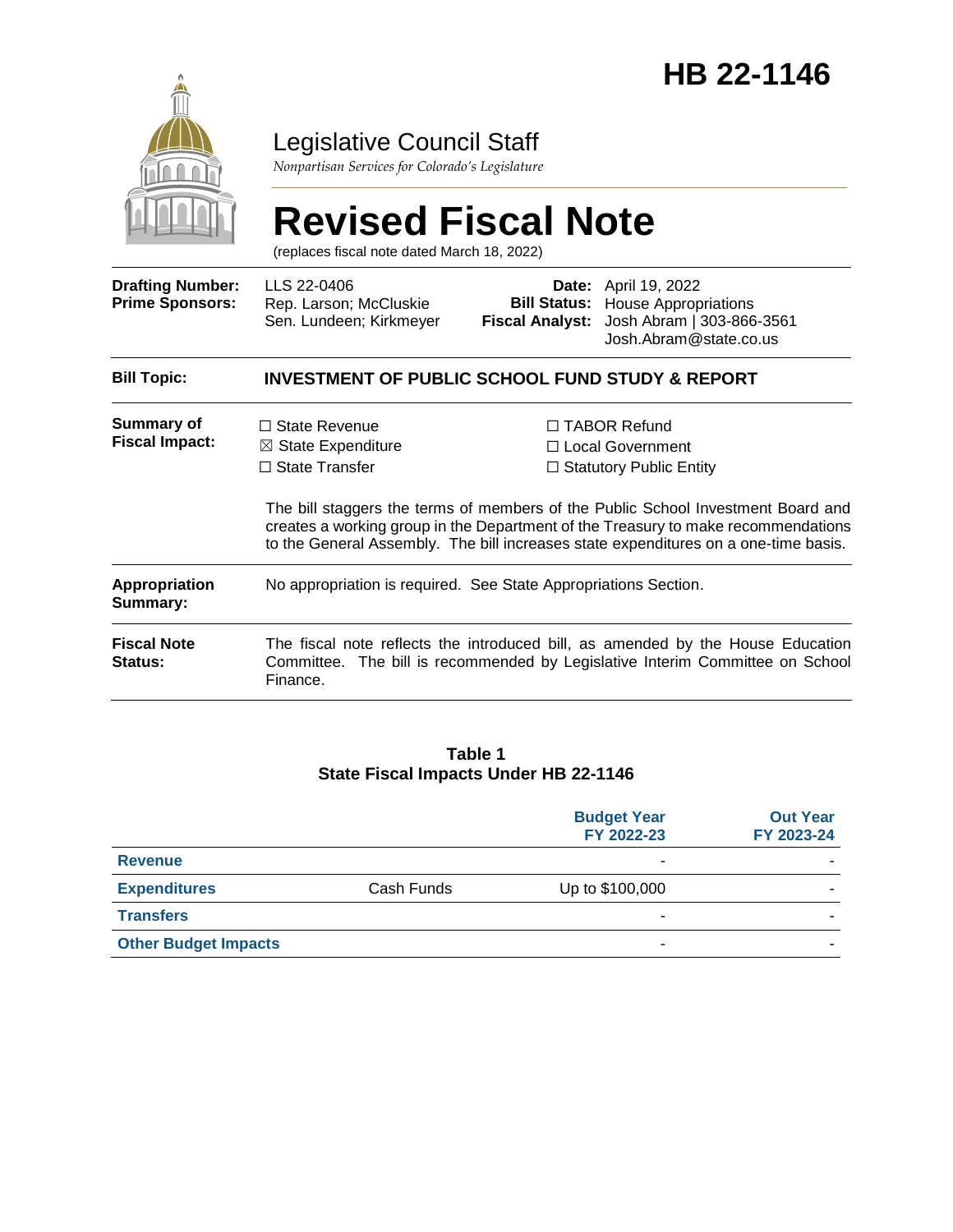Page 2

## Page 2<br>April 19, 2022 **HB 22-1146**

#### **Summary of Legislation**

**Public School Permanent Fund.** Under current law, revenue from school trust lands are deposited in the Public School Fund, also known as the Permanent Fund. The interest and income earned on the deposits and investment of the Permanent Fund are used and credited in the following order:

- the first \$21 million is credited to the State Public School Fund;
- an appropriation is made to the State Treasurer to pay for the services of private fund managers and expense reimbursement incurred by the Public School Investment Board;
- the next \$20 million is credited to the restricted account of the Public School Capital Construction Assistance Fund for the Building Excellent Schools Today (BEST) program; and
- any remaining amount may be credited as specified by the General Assembly.

Beginning FY 2022-23, this bill requires that the appropriation to the State Treasurer for an investment consultant and expense reimbursement be calculated first. After that, up to \$21 million is credited to the State Public School Fund, any remaining funds up to \$20 million is credited for public school capital construction, and the remaining funds may be credited or appropriated by the General Assembly.

**Public School Investment Board.** Beginning with July 1, 2022, the terms of new board members appointed by the Treasurer may be staggered to ensure that no more than two of the three appointments expire in the same year.

**Working group.** The Treasurer, in consultation with the Public School Investment Board, must convene a working group to consider opportunities to improve the growth of the Permanent Fund, and its distributions for the intergenerational benefit of public schools. The bill sets the composition of the working group and major topics for consideration, including distribution of revenue from the state school trust lands, investment opportunities and policies, and provisions related to certificate of participation agreements. The Treasurer must report on working group findings to the Joint Budget Committee and the education committees of the General Assembly by February 28, 2023. The working group is repealed July 1, 2023.

**Lawful investment.** The bill clarifies the time frame and circumstances in which investment losses to the fund may be offset by investment gains before the General Assembly is required to appropriate money to cover losses.

#### **State Expenditures**

Convening a working group is expected to increase expenditures by up to \$100,000 in FY 2022-23 only for Treasury to hire a management and investment consultant to convene, facilitate and staff the working group, conduct stakeholder outreach and research, perform administrative tasks, and facilitate the working group toward a final report and recommendations.